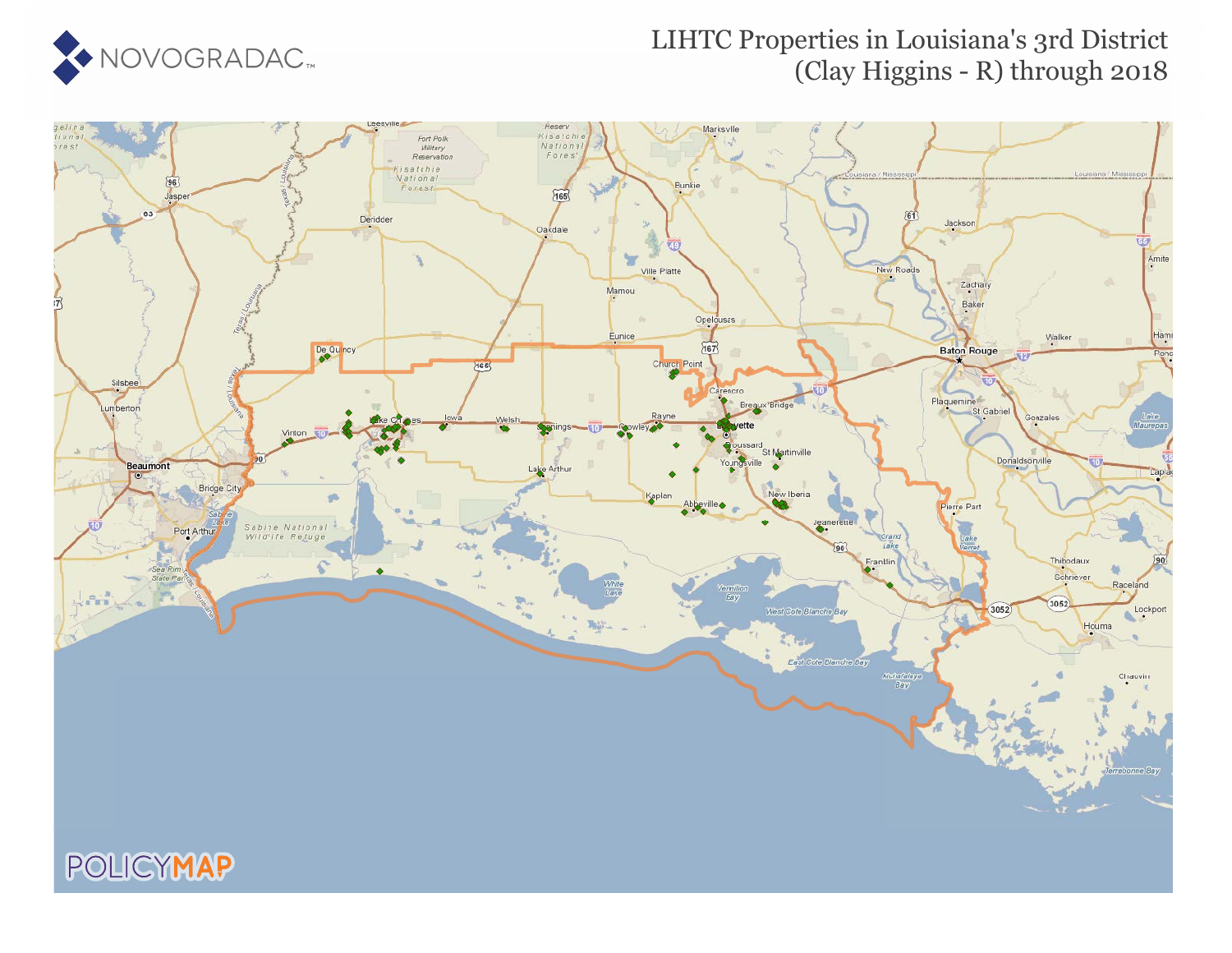| <b>Project Name</b>                               | <b>Address</b>                               | City                         | <b>State</b> | <b>Zip Code</b> | <b>Nonprofit</b><br><b>Sponsor</b> | <b>Allocation</b><br><b>Year</b> | <b>Annual</b><br><b>Allocated</b><br><b>Amount</b> | <b>Year Placed</b><br>in Service | <b>Construction Type</b>  | <b>Total</b><br><b>Units</b> | Low<br><b>Income</b><br><b>Units</b> | <b>Rent or</b><br><b>Income</b><br><b>Ceiling</b> | <b>Credit</b><br>Percentage Bond       | Tax-<br><b>Exempt</b> | <b>HUD Multi-</b><br>Family<br><b>Financing/Rental</b><br><b>Assistance</b> |
|---------------------------------------------------|----------------------------------------------|------------------------------|--------------|-----------------|------------------------------------|----------------------------------|----------------------------------------------------|----------------------------------|---------------------------|------------------------------|--------------------------------------|---------------------------------------------------|----------------------------------------|-----------------------|-----------------------------------------------------------------------------|
| THE VILLAS OF LAKE<br><b>CHARLES II</b>           | WEAVER RD                                    | <b>LAKE CHARLES</b>          | LA           |                 | No                                 | 2008                             | \$0                                                | Insufficient<br>Data             | Acquisition and Rehab 48  |                              | $\bf{0}$                             |                                                   | Not<br>Indicated                       | No                    |                                                                             |
| CHURCHILL<br><b>APARTMENTS</b>                    | <b>STREET</b>                                | 109 DARBONNE CHURCH POINT LA |              |                 | No                                 | 2013                             | \$0                                                | Insufficient<br>Data             | Acquisition and Rehab 31  |                              | $\bf{0}$                             |                                                   | TCEP only No                           |                       |                                                                             |
| <b>ACADIAN PLACE APTS</b>                         | 111 ACADIAN<br>PLACE DRIVE                   | CHURCH POINT LA              |              | 70525-0000      | No                                 | Insufficient<br>Data             | \$0                                                | Insufficient<br>Data             | Acquisition and Rehab 30  |                              | $\bf{0}$                             |                                                   | <b>TCEP</b> only                       |                       |                                                                             |
| <b>CYRUS HOMES</b>                                | 939 MCKINLEY<br><b>STREET</b>                | ${\rm JENNINGS}$             | ${\rm LA}$   | 70546-0000      | No                                 | Insufficient<br>Data             | $\$0$                                              | Insufficient<br>Data             | New Construction          | 32                           | $\bf{0}$                             |                                                   | <b>TCEP</b> only                       |                       |                                                                             |
| <b>HOLY FAMILY 2014</b><br>TAX CREDIT REHAB       | 1512 LOUISIANA LAFAYETTE<br><b>AVENUE</b>    |                              | LA           | 70501-0000      | No                                 | 2014                             | $\$0$                                              | Insufficient<br>Data             | Acquisition and Rehab 160 |                              | $\bf{0}$                             |                                                   | TCEP only No                           |                       |                                                                             |
| <b>LEE CROSSING</b>                               | <b>401 LEE</b><br>CROSSING<br><b>DRIVE</b>   | RAYNE                        | LA           | 70578-0000      | Yes                                | Insufficient<br>Data             | $\$0$                                              | Insufficient<br>Data             | <b>New Construction</b>   | $\bf{0}$                     | $\bf{0}$                             |                                                   | <b>TCEP</b> only                       |                       |                                                                             |
| <b>SUNLIGHT MANOR I</b>                           | 1938<br>R STREET                             | WINTERHALTE LAKE CHARLES     | LA           | 70601-0000      | No                                 | Insufficient<br>Data             | $\$0$                                              | Insufficient<br>Data             | Acquisition and Rehab 92  |                              | $\bf{0}$                             |                                                   | <b>TCEP</b> only                       |                       |                                                                             |
| SUNLIGHT MANOR II                                 | 1522 BRICK<br><b>STREET</b>                  | <b>LAKE CHARLES</b>          | LA           | 70601-0000      | No                                 | Insufficient<br>Data             | $\$0$                                              | Insufficient<br>Data             | Acquisition and Rehab 38  |                              | $\bf{0}$                             |                                                   | <b>TCEP</b> only                       |                       |                                                                             |
| HIGH SCHOOL PARK                                  | 1626 2ND ST                                  | <b>LAKE CHARLES</b>          | LA           | 70601-0000      | No                                 | Insufficient<br>Data             | \$0                                                | Insufficient<br>Data             | Acquisition and Rehab 50  |                              | $\bf{0}$                             |                                                   | <b>TCEP</b> only                       |                       |                                                                             |
| <b>ACADIA PLACE APTS</b>                          |                                              | 114 ACADIAN PL CHURCH POINT  | LA           | 70525           | No                                 | 1987                             | \$0                                                | 1987                             | <b>New Construction</b>   | 30                           | 30                                   |                                                   | $30\,\%$ present $\,$ No $\,$<br>value |                       |                                                                             |
| PARK TERRACE APTS 301 WILLIS DR ST MARTINVILLE LA |                                              |                              |              |                 | No                                 | 1988                             | \$0                                                | 1988                             | <b>New Construction</b>   | 32                           | 32                                   | 60% AMGI                                          | 30 % present No<br>value               |                       |                                                                             |
| TOWN & COUNTRY<br><b>APTS</b>                     | 1800 S ARIZONA $_{\rm SULPHUR}$<br><b>ST</b> |                              | $\rm LA$     | 70663           | $\rm\, No$                         | 1988                             | $\$0$                                              | 1988                             | Acquisition and Rehab 48  |                              | ${\bf 48}$                           |                                                   | $70\,\%$ present $\,$ No value         |                       |                                                                             |
| <b>BELL DOWNS APTS</b>                            | 404 GUILBEAU<br>RD                           | <b>LAFAYETTE</b>             | LA           | 70506           | $\rm\thinspace No$                 | 1989                             | \$0                                                | 1989                             | Existing                  | 80                           | 80                                   |                                                   | $30\,\%$ present $\,$ No value         |                       |                                                                             |

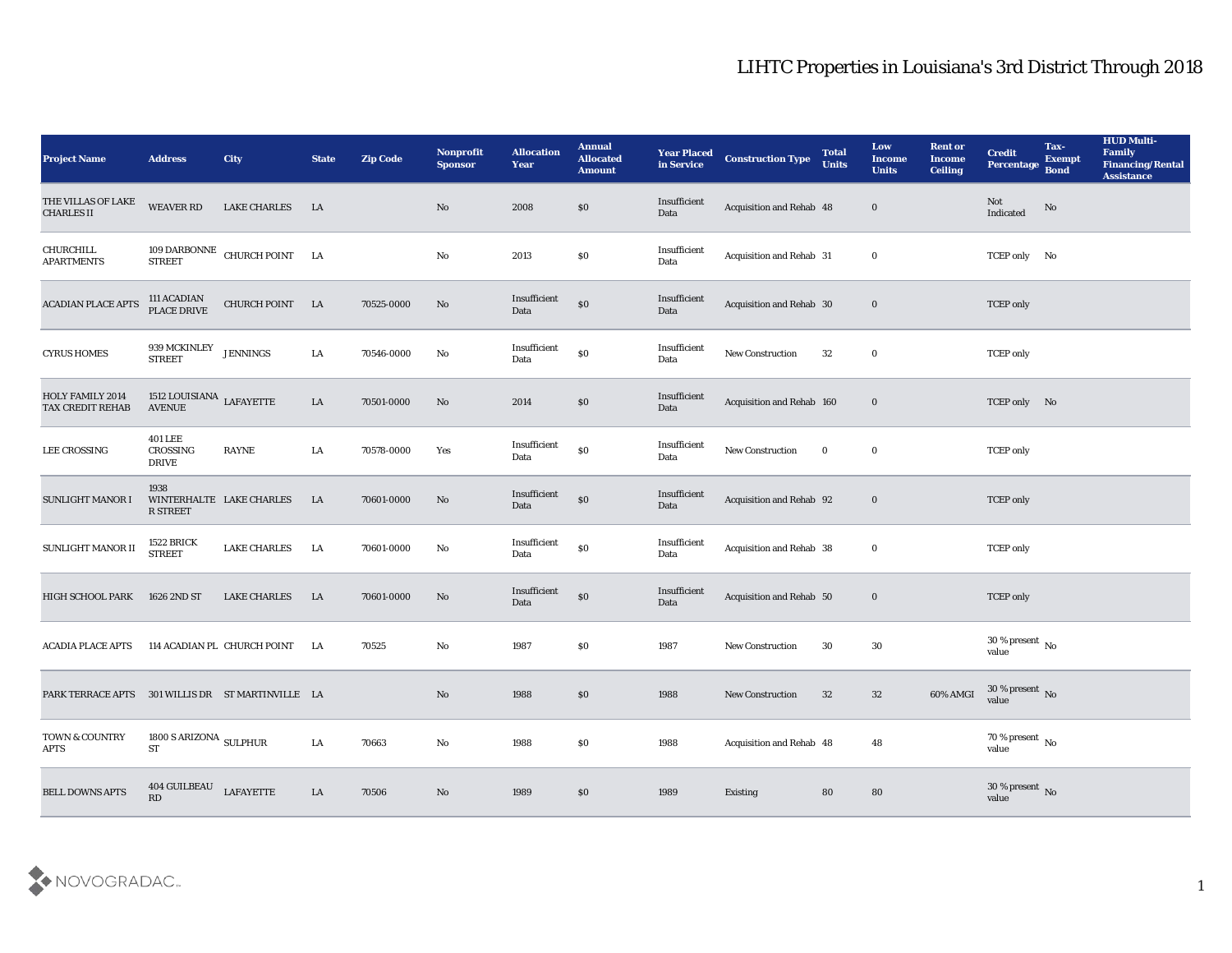| <b>Project Name</b>           | <b>Address</b>                                  | <b>City</b>                                                    | <b>State</b> | <b>Zip Code</b> | Nonprofit<br><b>Sponsor</b> | <b>Allocation</b><br><b>Year</b> | <b>Annual</b><br><b>Allocated</b><br><b>Amount</b> | <b>Year Placed</b><br>in Service | <b>Construction Type</b>        | <b>Total</b><br><b>Units</b> | Low<br>Income<br><b>Units</b> | <b>Rent or</b><br><b>Income</b><br><b>Ceiling</b> | <b>Credit</b><br>Percentage                 | Tax-<br><b>Exempt</b><br><b>Bond</b> | <b>HUD Multi-</b><br>Family<br><b>Financing/Rental</b><br><b>Assistance</b> |
|-------------------------------|-------------------------------------------------|----------------------------------------------------------------|--------------|-----------------|-----------------------------|----------------------------------|----------------------------------------------------|----------------------------------|---------------------------------|------------------------------|-------------------------------|---------------------------------------------------|---------------------------------------------|--------------------------------------|-----------------------------------------------------------------------------|
| <b>CORY PARK</b>              | 891<br><b>SHANKLAND</b><br>$\operatorname{AVE}$ | <b>JENNINGS</b>                                                | LA           | 70546           | No                          | 1989                             | $\$0$                                              | 1989                             | <b>New Construction</b>         | 30                           | 30                            |                                                   | Not<br>$\operatorname{Indicated}$           | No                                   |                                                                             |
| WESTLAKE MANOR APA 1801 GANDY |                                                 | WESTLAKE                                                       | LA           | 70669-0000      | No                          | 2011                             | \$0                                                | 1989                             | Acquisition and Rehab 32        |                              | $\bf{0}$                      | 60% AMGI                                          | <b>Both 30%</b><br>and 70%<br>present value | No                                   |                                                                             |
| <b>SHADY OAKS</b>             | 503 W. ANDRUS CROWLEY                           |                                                                | LA           | 70527-0000      | No                          | 1990                             | \$0                                                | 1990                             | Acquisition and Rehab 100       |                              | $\bf{0}$                      |                                                   | TCEP only No                                |                                      |                                                                             |
| KAPLAN MANOR APART WEST THIRD |                                                 | <b>KAPLAN</b>                                                  | LA           | 70548-0000      | No                          | 1990                             | \$0\$                                              | 1990                             | Acquisition and Rehab 32        |                              | $\bf{0}$                      |                                                   | 60% AMGI TCEP only No                       |                                      |                                                                             |
| <b>LAFAYETTE GARDENS</b>      | 900 PROVOST<br><b>STREET</b>                    | <b>SCOTT</b>                                                   | LA           | 70583-0000      | No                          | 1990                             | $\$0$                                              | 1991                             | Acquisition and Rehab 56        |                              | $\bf{0}$                      |                                                   | 60% AMGI TCEP only No                       |                                      |                                                                             |
| MAGNOLIA PLACE<br><b>APTS</b> | 1001 E DALE ST NEW IBERIA                       |                                                                | LA           | 70560           | No                          | 1991                             | \$0                                                | 1991                             | Acquisition and Rehab 10        |                              | 10                            |                                                   | $30\,\%$ present $\,$ No $\,$<br>value      |                                      |                                                                             |
| <b>CHURCH HILL APTS</b>       |                                                 | $109$ DARBONNE $\,$ CHURCH POINT $\,$ $\,$ LA $\,$ STREET $\,$ |              | 70525-0000      | $\mathbf{No}$               | Insufficient<br>Data             | \$0                                                | 1991                             | <b>New Construction</b>         | 32                           | $\bf{0}$                      |                                                   | 30 % present $\,$ No $\,$<br>value          |                                      |                                                                             |
| <b>OAKDALE APTS</b>           | 611 TINA ST                                     | <b>BREAUX BRIDGE LA</b>                                        |              | 70517           | No                          | 1990                             | \$0                                                | 1992                             | <b>Acquisition and Rehab 32</b> |                              | 32                            |                                                   | 30 % present $\sqrt{\ }$ No<br>value        |                                      |                                                                             |
| OAKLEIGH APTS.                | $2405\,$ RICHARD<br><b>STREET</b>               | <b>ABBEVILLE</b>                                               | LA           | 70510-0000      | No                          | 1991                             | $\$0$                                              | 1992                             | New Construction                | 32                           | $\bf{0}$                      |                                                   | $30\,\%$ present $\,$ No value              |                                      |                                                                             |
| <b>ST JULES APTS</b>          | <b>1716 WEST</b><br><b>IBERT STREET</b>         | <b>FRANKLIN</b>                                                | LA           | 70538-0000      | No                          | 1992                             | \$0                                                | 1992                             | Acquisition and Rehab 32        |                              | $\bf{0}$                      |                                                   | TCEP only No                                |                                      |                                                                             |
| <b>EVANGELINE APTS</b>        | 302 JEFFERSON $_{\rm LAFAYETTE}$<br>${\rm ST}$  |                                                                | LA           | 70501           | No                          | 1993                             | \$474,109                                          | 1995                             | Acquisition and Rehab 100       |                              | 10                            |                                                   | Not<br>Indicated                            | No                                   |                                                                             |
| EVANGELINE VILLAGE DOMINQUEZ  | 415 N.<br>AVE.                                  | <b>LAFAYETTE</b>                                               | ${\rm LA}$   | 70506-0000      | $\mathbf {No}$              | 1994                             | \$20,337                                           | 1995                             | New Construction                | 72                           | $\bf{0}$                      | 60% AMGI                                          | $70\,\%$ present $\,$ No value              |                                      |                                                                             |
| <b>SCHOOL DAYS</b>            | 415 CENTER<br><b>STREET</b>                     | <b>NEW IBERIA</b>                                              | ${\rm LA}$   | 70560-0000      | $\mathbf{No}$               | 1993                             | \$237,015                                          | 1995                             | Acquisition and Rehab 65        |                              | $\bf 65$                      |                                                   | TCEP only No                                |                                      |                                                                             |

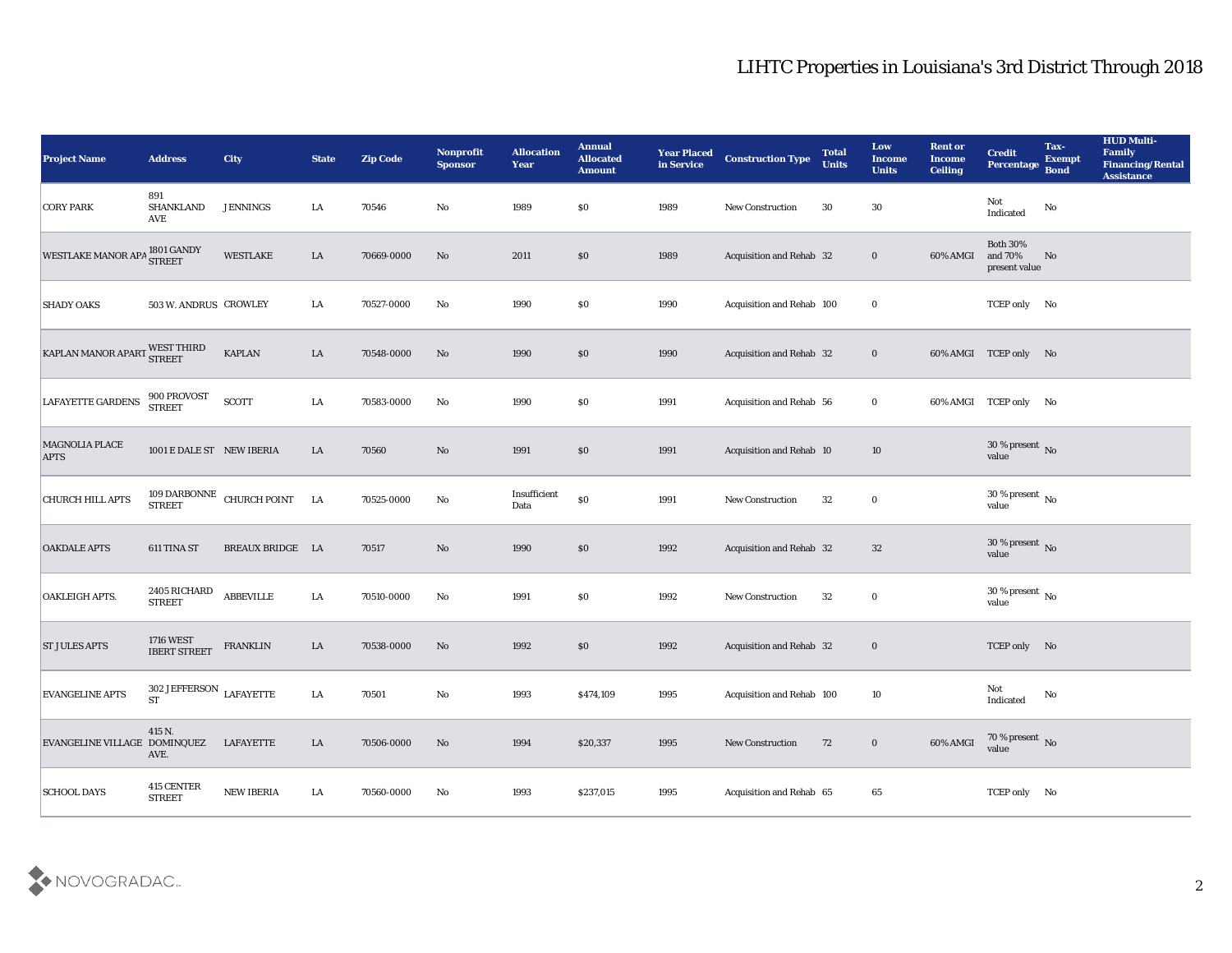| <b>Project Name</b>                                       | <b>Address</b>                               | <b>City</b>                                   | <b>State</b> | <b>Zip Code</b> | Nonprofit<br><b>Sponsor</b> | <b>Allocation</b><br>Year | <b>Annual</b><br><b>Allocated</b><br><b>Amount</b> | <b>Year Placed</b><br>in Service | <b>Construction Type</b>  | <b>Total</b><br><b>Units</b> | Low<br><b>Income</b><br><b>Units</b> | <b>Rent or</b><br><b>Income</b><br><b>Ceiling</b> | <b>Credit</b><br>Percentage        | Tax-<br><b>Exempt</b><br><b>Bond</b> | <b>HUD Multi-</b><br>Family<br><b>Financing/Rental</b><br><b>Assistance</b> |
|-----------------------------------------------------------|----------------------------------------------|-----------------------------------------------|--------------|-----------------|-----------------------------|---------------------------|----------------------------------------------------|----------------------------------|---------------------------|------------------------------|--------------------------------------|---------------------------------------------------|------------------------------------|--------------------------------------|-----------------------------------------------------------------------------|
| CAMERON PLACE APTS $\frac{1593}{\rm ST}$ MARSHALL CAMERON |                                              |                                               | LA           | 70631           | No                          | 1995                      | \$0                                                | 1996                             | <b>New Construction</b>   | 40                           | $\mathbf{1}$                         |                                                   | Not<br>Indicated                   | No                                   |                                                                             |
| COUNTRY ACRES APTS. 102 VAN BUREN LAFAYETTE               |                                              |                                               | LA           | 70507-0000      | No                          | 1995                      | \$14,654                                           | 1996                             | Acquisition and Rehab 113 |                              | $\bf{0}$                             |                                                   | TCEP only No                       |                                      |                                                                             |
| <b>SOUTH MEADOWS</b>                                      | JR. DRIVE                                    | 1405 S. MARTIN SAINT LURTHER KING MARTINVILLE | LA           | 70582-0000      | No                          | 1996                      | \$29,201                                           | 1996                             | New Construction          | 40                           | 40                                   | 60% AMGI                                          | $30\,\%$ present $\,$ No value     |                                      |                                                                             |
| <b>SOUTHWIND APTS</b>                                     | 1711 AIRPORT<br><b>ROAD</b>                  | <b>JENNINGS</b>                               | LA           | 70546-0000      | No                          | 1995                      | \$12,253                                           | 1996                             | Acquisition and Rehab 36  |                              | $\bf{0}$                             | 60% AMGI                                          | $70\,\%$ present $\,$ No value     |                                      |                                                                             |
| <b>SPARROW GARDENS</b>                                    | 771 DEFOREST<br>BROWN LANE                   | <b>FRANKLIN</b>                               | LA           | 70538-0000      | No                          | 1995                      | \$100,257                                          | 1996                             | Acquisition and Rehab 30  |                              | 30                                   | 60% AMGI                                          | $70\,\%$ present $\,$ No value     |                                      |                                                                             |
| T.R. BOBB APTS                                            | 620 W.<br><b>ADMIRAL</b><br><b>DOYLE</b>     | <b>NEW IBERIA</b>                             | LA           | 70561-0000      | No                          | 1995                      | \$24,969                                           | 1996                             | Acquisition and Rehab 30  |                              | $\bf{0}$                             | 60% AMGI                                          | $70\,\%$ present $\,$ No value     |                                      |                                                                             |
| <b>CYPRESS SHADOWS I</b>                                  | 173 S. BEADLE<br>ROAD                        | LAFAYETTE                                     | ${\rm LA}$   | 70508-0000      | $\mathbf{N}\mathbf{o}$      | Insufficient<br>Data      | \$55,316                                           | 1997                             | <b>New Construction</b>   | 150                          | 150                                  | 60% AMGI                                          | $70\,\%$ present $\,$ No value     |                                      |                                                                             |
| CYPRESS SHADOWS II BEADLE ROAD LAFAYETTE                  |                                              |                                               | LA           | 70508-0000      | No                          | Insufficient<br>Data      | \$55,316                                           | 1997                             | <b>New Construction</b>   | 150                          | 150                                  | 60% AMGI                                          | 70 % present $\,$ No $\,$<br>value |                                      |                                                                             |
| <b>EVANGELINE PLACE</b><br><b>APTS</b>                    | 809 EIGHTH<br><b>STREET</b>                  | <b>LAKE ARTHUR</b>                            | LA           | 70549-0000      | No                          | 1997                      | \$15,851                                           | 1997                             | Acquisition and Rehab 32  |                              | $\bf{0}$                             | 60% AMGI                                          | $30\,\%$ present $\,$ No value     |                                      |                                                                             |
| KATHY APARTMENTS                                          | 200 KATHY<br><b>MEADOWS</b><br>LANE          | <b>CROWLEY</b>                                | LA           | 70526-0000      | No                          | 1996                      | \$26,084                                           | 1997                             | Acquisition and Rehab 72  |                              | $\bf{0}$                             |                                                   | TCEP only No                       |                                      |                                                                             |
| <b>MILO'S GARDEN</b><br><b>APARTMENTS</b>                 | 606 JENNIFER<br><b>ANNE ST</b>               | <b>JEANERETTE</b>                             | LA           | 70544-0000      | No                          | 1997                      | \$14,165                                           | 1997                             | Acquisition and Rehab 40  |                              | $\bf{0}$                             | 60% AMGI                                          | 70 % present No<br>value           |                                      |                                                                             |
| PARKWAY<br><b>APARTMENTS</b>                              | 210 N. BEGLIS<br><b>PARKWAY</b>              | <b>SULPHUR</b>                                | LA           | 70663-0000      | $\mathbf{N}\mathbf{o}$      | 1997                      | \$33,587                                           | 1997                             | New Construction          | 48                           | $\bf{0}$                             | 60% AMGI                                          | $70\,\%$ present $\,$ No value     |                                      |                                                                             |
| <b>WESTLAKE ELDERLY</b><br><b>APARTMENTS</b>              | 1109 GARDEN<br>$\ensuremath{\mathsf{DRIVE}}$ | WESTLAKE                                      | LA           | 70669-0000      | No                          | 1995                      | \$14,513                                           | 1997                             | <b>New Construction</b>   | 24                           | $\bf{0}$                             |                                                   | TCEP only No                       |                                      |                                                                             |

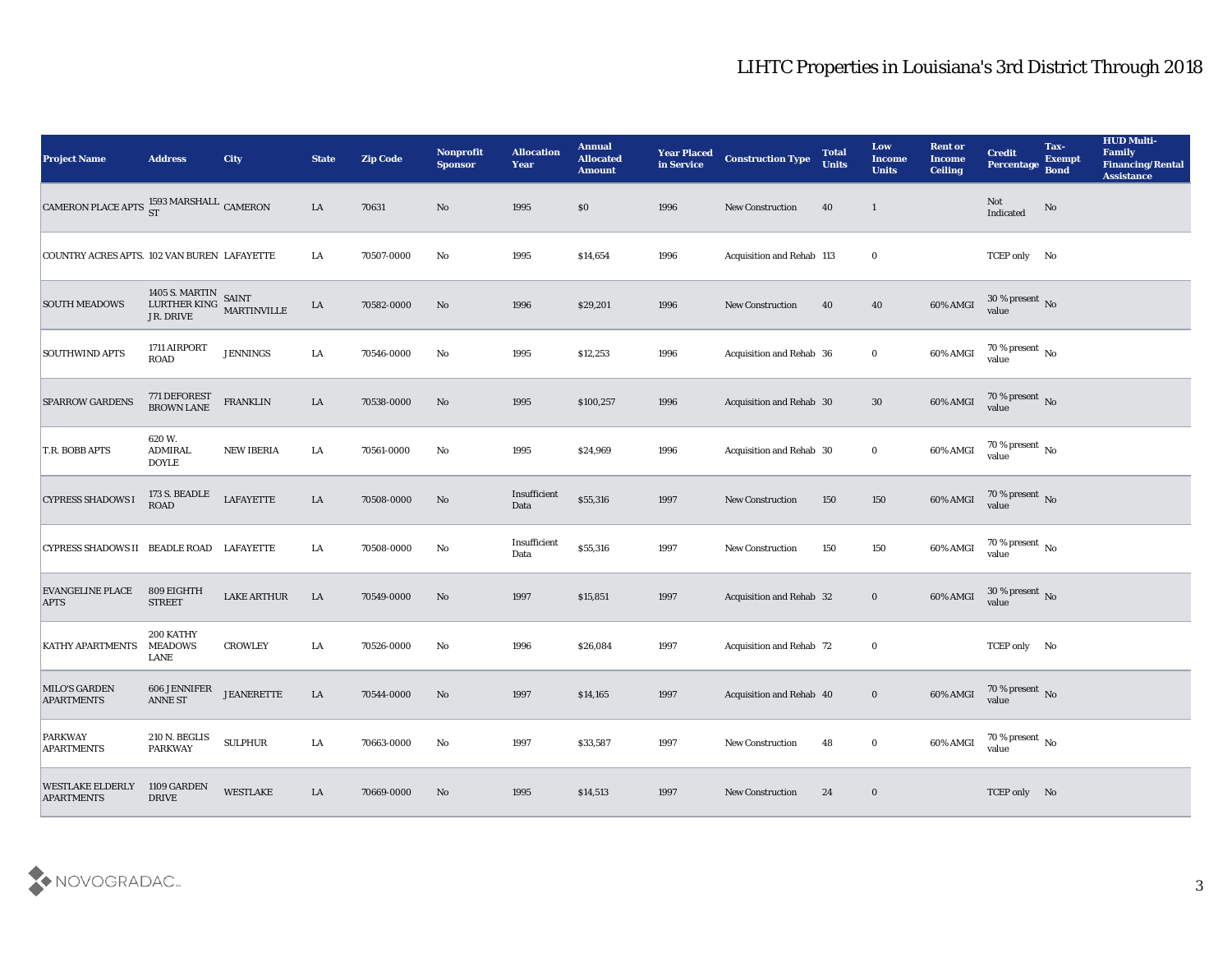| <b>Project Name</b>                                  | <b>Address</b>                                 | <b>City</b>                         | <b>State</b> | <b>Zip Code</b> | Nonprofit<br><b>Sponsor</b> | <b>Allocation</b><br><b>Year</b> | <b>Annual</b><br><b>Allocated</b><br><b>Amount</b> | <b>Year Placed</b><br>in Service | <b>Construction Type</b>        | <b>Total</b><br><b>Units</b> | Low<br>Income<br><b>Units</b> | <b>Rent or</b><br>Income<br><b>Ceiling</b> | <b>Credit</b><br>Percentage        | Tax-<br><b>Exempt</b><br><b>Bond</b> | <b>HUD Multi-</b><br>Family<br><b>Financing/Rental</b><br><b>Assistance</b> |
|------------------------------------------------------|------------------------------------------------|-------------------------------------|--------------|-----------------|-----------------------------|----------------------------------|----------------------------------------------------|----------------------------------|---------------------------------|------------------------------|-------------------------------|--------------------------------------------|------------------------------------|--------------------------------------|-----------------------------------------------------------------------------|
| <b>WILLOW PARK I APTS</b>                            | <b>1408 WEST</b><br>WILLOW                     | <b>LAFAYETTE</b>                    | LA           | 70501-0000      | No                          | 1996                             | \$492,152                                          | 1997                             | Acquisition and Rehab 88        |                              | 88                            |                                            | TCEP only No                       |                                      |                                                                             |
| <b>WHISPERING PINES</b>                              | <b>5TH AVENUE</b>                              | <b>LAKE CHARLES</b>                 | LA           | 70607-0000      | No                          | 1995                             | \$648,206                                          | 1997                             | Acquisition and Rehab 170       |                              | 170                           |                                            | TCEP only No                       |                                      |                                                                             |
| <b>VALLEYVIEW APTS.</b>                              | 4401 5TH<br><b>AVENUE</b><br><b>SOUTH, 101</b> | <b>LAKE CHARLES</b>                 | LA           | 70607-0000      | Yes                         | 1996                             | \$39,554                                           | 1998                             | <b>New Construction</b>         | 100                          | $\bf{0}$                      | 60% AMGI                                   | 70 % present $\,$ No $\,$<br>value |                                      |                                                                             |
| <b>WESTFIELD</b><br><b>APARTMENTS</b>                | 815 EAST<br>RUSSELL AVE.                       | <b>WELSH</b>                        | LA           | 70591-0000      | No                          | 1997                             | \$113,601                                          | 1998                             | <b>New Construction</b>         | 40                           | $\bf{0}$                      | 60% AMGI                                   | $70\,\%$ present $\,$ No value     |                                      |                                                                             |
| <b>WILLOW PARK II APTS</b>                           | 1416 W.<br>WILLOW ST.                          | <b>LAFAYETTE</b>                    | LA           | 70501-0000      | No                          | 1997                             | \$52,933                                           | 1998                             | <b>New Construction</b>         | 88                           | $\bf{0}$                      | 60% AMGI                                   | 70 % present $\,$ No $\,$<br>value |                                      |                                                                             |
| <b>CHERRY BROOK APTS</b>                             | 1341 20 ARPENT $\,$ NEW IBERIA RD              |                                     | ${\rm LA}$   | 70560           | No                          | 1998                             | \$28,949                                           | 1999                             | <b>Acquisition and Rehab 74</b> |                              | 74                            |                                            | Not<br>Indicated                   | No                                   |                                                                             |
| <b>EOLA MANOR</b>                                    | <b>LANDRY</b><br><b>GARBER ROAD</b>            | <b>BROUSSARD</b>                    | LA           | 70518-0000      | No                          | 1998                             | \$24,692                                           | 1999                             | Acquisition and Rehab 40        |                              | $\bf{0}$                      |                                            | TCEP only No                       |                                      |                                                                             |
| <b>FIFTH AVENUE APTS</b>                             | 4247 FIFTH<br><b>AVENUE</b>                    | <b>LAKE CHARLES</b>                 | LA           | 70607-0000      | Yes                         | 1997                             | \$19,493                                           | 1999                             | <b>New Construction</b>         | 80                           | 80                            | 60% AMGI                                   | $70\,\%$ present $\,$ No value     |                                      |                                                                             |
| <b>MOSS POINTE APTS</b>                              | 400 ODD<br>FELLOWS RD.                         | <b>CROWLEY</b>                      | LA           | 70526-0000      | No                          | 1998                             | \$23,709                                           | 1999                             | <b>New Construction</b>         | 40                           | $\bf{0}$                      |                                            | TCEP only No                       |                                      |                                                                             |
| WESTLAKE ELDERLY II 2106 WALKER<br><b>APARTMENTS</b> | <b>DRIVE</b>                                   | <b>WESTLAKE</b>                     | LA           | 70669-0000      | No                          | 1998                             | \$16,081                                           | 1999                             | <b>New Construction</b>         | 24                           | $\bf{0}$                      |                                            | TCEP only No                       |                                      |                                                                             |
| <b>WILLOWBROOK I</b><br><b>APARTMENTS</b>            | 1301 W.<br>WILLOW ST.                          | <b>LAFAYETTE</b>                    | LA           | 70506-0000      | No                          | 1999                             | \$13,464                                           | 1999                             | <b>New Construction</b>         | 40                           | $\bf{0}$                      | 60% AMGI                                   | 30 % present $\,$ No $\,$<br>value |                                      |                                                                             |
| FIFTH AVENUE APTS II                                 | 4247 FIFTH<br>AVENUE                           | LAKE CHARLES                        | LA           | 70607-0000      | $\rm\thinspace No$          | 1999                             | \$36,944                                           | 2000                             | New Construction                | 40                           | $\bf{0}$                      | 60% AMGI                                   | $70\,\%$ present $\,$ No value     |                                      |                                                                             |
| <b>ST CHARLES PLACE</b>                              |                                                | 1011 WEST 18TH $$\tt LAKE~CHARLES$$ | LA           | 70601-0000      | Yes                         | Insufficient<br>Data             | \$22,105                                           | 2000                             | Acquisition and Rehab 121       |                              | $\bf{0}$                      | 60% AMGI                                   | 70 % present $\,$ No $\,$<br>value |                                      |                                                                             |

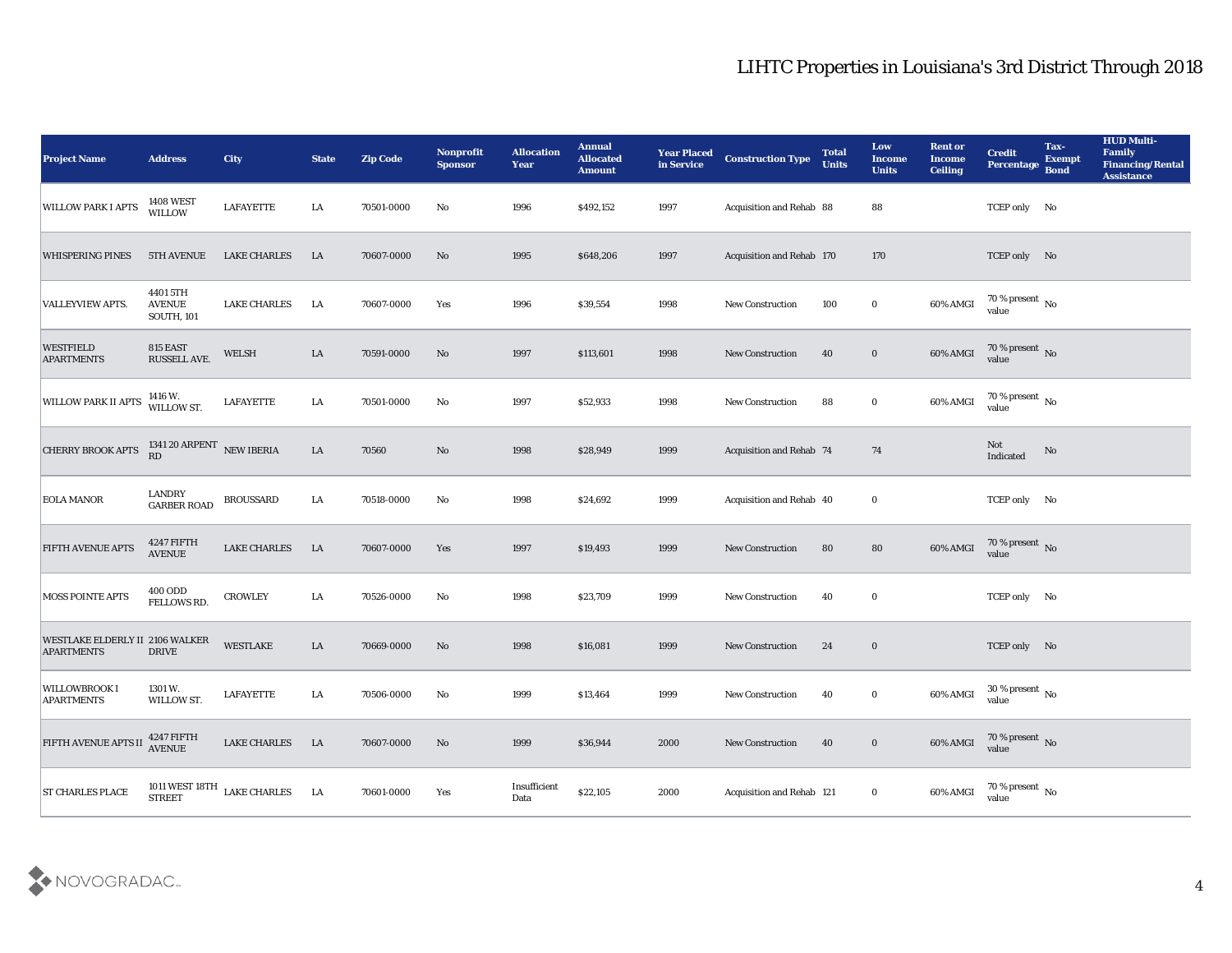| <b>Project Name</b>                                   | <b>Address</b>                             | City                               | <b>State</b> | <b>Zip Code</b> | Nonprofit<br><b>Sponsor</b> | <b>Allocation</b><br><b>Year</b> | <b>Annual</b><br><b>Allocated</b><br><b>Amount</b> | <b>Year Placed</b><br>in Service | <b>Construction Type</b>  | <b>Total</b><br><b>Units</b> | Low<br><b>Income</b><br><b>Units</b> | <b>Rent or</b><br>Income<br><b>Ceiling</b> | <b>Credit</b><br>Percentage                 | Tax-<br><b>Exempt</b><br><b>Bond</b> | <b>HUD Multi-</b><br>Family<br><b>Financing/Rental</b><br><b>Assistance</b> |
|-------------------------------------------------------|--------------------------------------------|------------------------------------|--------------|-----------------|-----------------------------|----------------------------------|----------------------------------------------------|----------------------------------|---------------------------|------------------------------|--------------------------------------|--------------------------------------------|---------------------------------------------|--------------------------------------|-----------------------------------------------------------------------------|
| <b>WOOD CREEK</b><br><b>APARTMENTS</b>                | 416 SONNIER<br><b>ROAD</b>                 | CARENCRO                           | LA           | 70520-0000      | No                          | 1999                             | \$22,971                                           | 2000                             | Acquisition and Rehab 36  |                              | $\bf{0}$                             | 60% AMGI                                   | <b>Both 30%</b><br>and 70%<br>present value | No                                   |                                                                             |
| <b>WILLOW BROOK II</b><br><b>APTS</b>                 | 1307 W.<br>WILLOW ST.                      | <b>LAFAYETTE</b>                   | LA           | 70506-0000      | No                          | 1999                             | \$1,385,818                                        | 2000                             | Acquisition and Rehab 40  |                              | 40                                   |                                            | 60% AMGI TCEP only No                       |                                      |                                                                             |
| <b>FESTIVAL</b><br><b>APARTMENTS</b>                  | <b>2400 FRUGE</b><br><b>STREET</b>         | <b>LAKE CHARLES</b>                | LA           | 70602-0000      | No                          | 1999                             | \$67,285                                           | 2001                             | Acquisition and Rehab 56  |                              | $\bf{0}$                             |                                            | TCEP only No                                |                                      |                                                                             |
| <b>FRENCHMAN'S CREEK</b>                              | 100 PLACIDE<br>DR.                         | <b>SULPHUR</b>                     | LA           | 70633-0000      | No                          | 2006                             | \$593,988                                          | 2008                             | <b>New Construction</b>   | 40                           | 40                                   |                                            | TCEP only No                                |                                      |                                                                             |
| <b>BEAU MAISONS</b><br><b>ESTATES</b>                 | 820 MARTIN<br>LUTHER KING LAFAYETTE<br>DR. |                                    | LA           | 70501-0000      | No                          | 2004                             | \$14,091                                           | 2008                             | <b>New Construction</b>   | 25                           | 1                                    |                                            | TCEP only No                                |                                      |                                                                             |
| <b>GRAND LAKE ELDERLY</b>                             | W SIDE<br>HIGHWAY 385                      | <b>CAMERON</b>                     | LA           | 70607-0000      | No                          | 2008                             | \$48,784                                           | 2009                             | <b>New Construction</b>   | 30                           | 30                                   |                                            | TCEP only No                                |                                      |                                                                             |
| <b>PRESLEY PARK</b>                                   | <b>4437 LAKE</b><br><b>FAIRWAY DR</b>      | <b>LAKE CHARLES</b>                | LA           | 70615-0000      | No                          | 2008                             | \$20,318                                           | 2009                             | <b>New Construction</b>   | 100                          | $\bf{0}$                             | 60% AMGI                                   | $70\,\%$ present $\,$ No value              |                                      |                                                                             |
| <b>SABINE POINTE</b><br><b>SUBDIVISION ALPIC</b>      | 1201 SABINE<br>POINTE DRIVE                | <b>VINTON</b>                      | LA           | 70668-0000      | No                          | 2006                             | \$21,346                                           | 2009                             | <b>New Construction</b>   | 50                           | $\bf{0}$                             |                                            | TCEP only No                                |                                      |                                                                             |
| <b>SULPHUR</b><br><b>RETIREMENT</b><br>COMMUNITY, LLC | 503 CYPRESS<br>$\tt{STREF}$                | <b>SULPHUR</b>                     | LA           | 70663-0000      | No                          | Insufficient<br>Data             | \$890,261                                          | 2009                             | <b>New Construction</b>   | 60                           | $\bf{0}$                             |                                            | 60% AMGI TCEP only No                       |                                      |                                                                             |
| <b>MONET ACRES II</b>                                 | 1030 JAMES<br><b>DRIVE</b>                 | <b>SULPHUR</b>                     | LA           | 70665-0000      | Yes                         | 2007                             | \$371,000                                          | 2010                             | <b>New Construction</b>   | 60                           | $\bf{0}$                             |                                            | 70 % present $\,$ No $\,$<br>value          |                                      |                                                                             |
| <b>RENOIR ACRES II</b>                                | 950 ADDIE<br><b>DRIVE</b>                  | <b>SULPHUR</b>                     | LA           | 70665-0000      | Yes                         | 2007                             | \$0                                                | 2010                             | <b>New Construction</b>   | 60                           | $\bf{0}$                             | 60% AMGI                                   | 70 % present No<br>value                    |                                      |                                                                             |
| <b>VILLAGES OF LAKE</b><br><b>CHARLES</b>             |                                            | <b>661 DIXY DRIVE LAKE CHARLES</b> | LA           | 70601-0000      | $\rm\thinspace No$          | 2006                             | \$43,669                                           | 2010                             | Acquisition and Rehab 124 |                              | $\bf{0}$                             |                                            | TCEP only No                                |                                      |                                                                             |
| <b>ACADIAN VILLAGE</b>                                | 9613 MAURICE<br>AVENUE                     | <b>MAURICE</b>                     | LA           | 70555-0000      | No                          | 2008                             | \$276,402                                          | 2011                             | New Construction          | 72                           | 50                                   |                                            | TCEP only No                                |                                      |                                                                             |

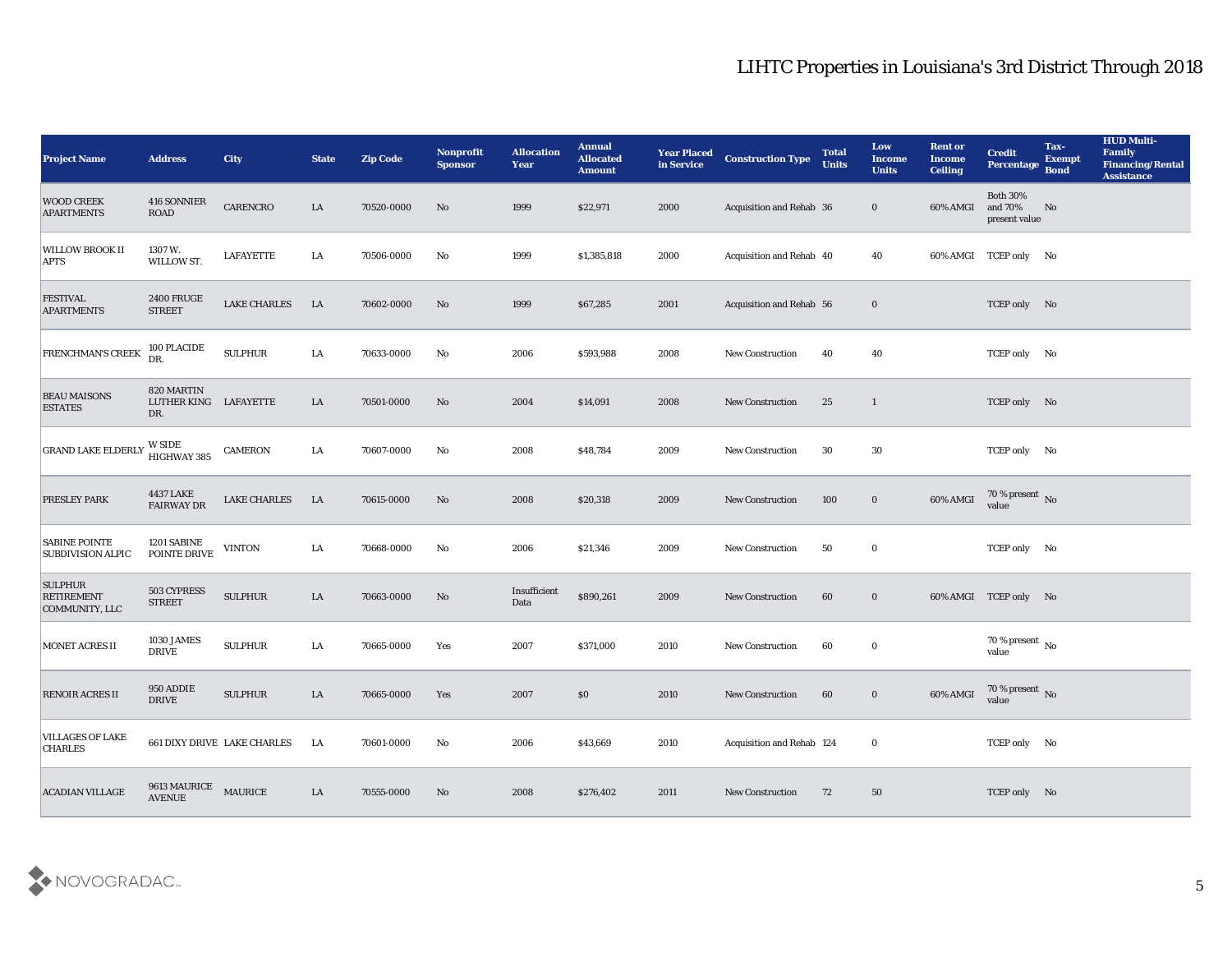| <b>Project Name</b>                                                    | <b>Address</b>                                      | <b>City</b>                        | <b>State</b> | <b>Zip Code</b> | Nonprofit<br><b>Sponsor</b> | <b>Allocation</b><br><b>Year</b> | <b>Annual</b><br><b>Allocated</b><br><b>Amount</b> | <b>Year Placed</b><br>in Service | <b>Construction Type</b>  | <b>Total</b><br><b>Units</b> | Low<br><b>Income</b><br><b>Units</b> | <b>Rent or</b><br><b>Income</b><br><b>Ceiling</b> | <b>Credit</b><br>Percentage                 | Tax-<br><b>Exempt</b><br><b>Bond</b> | <b>HUD Multi-</b><br>Family<br><b>Financing/Rental</b><br><b>Assistance</b> |
|------------------------------------------------------------------------|-----------------------------------------------------|------------------------------------|--------------|-----------------|-----------------------------|----------------------------------|----------------------------------------------------|----------------------------------|---------------------------|------------------------------|--------------------------------------|---------------------------------------------------|---------------------------------------------|--------------------------------------|-----------------------------------------------------------------------------|
| <b>COTTAGES AT THE</b><br>POWER CENTRE                                 | <b>DRIVE</b>                                        | POWER CENTRE $_{\rm LAKE}$ CHARLES | LA           | 70615-0000      | No                          | 2008                             | \$20,070                                           | 2011                             | <b>New Construction</b>   | 125                          | 87                                   |                                                   | 70 % present $\,$ No $\,$<br>value          |                                      |                                                                             |
| <b>CYPRESS TRAILS</b><br><b>APARTMENT HOMES</b>                        | <b>810 MOSS</b><br><b>STREET</b>                    | <b>LAFAYETTE</b>                   | LA           | 70501-0000      | Yes                         | 2009                             | \$46,135                                           | 2011                             | <b>New Construction</b>   | 72                           | $\bf{0}$                             | 60% AMGI                                          | $70\,\%$ present $\,$ No value              |                                      |                                                                             |
| DOGWOOD PLACE<br><b>SUBDIVISION</b>                                    | 111 JUNIPER<br><b>CIRCLE</b>                        | IOWA                               | LA           | 70647-0000      | No                          | 2008                             | \$25,282                                           | 2011                             | <b>New Construction</b>   | 60                           | $\bf{0}$                             | 60% AMGI                                          | <b>Both 30%</b><br>and 70%<br>present value | No                                   |                                                                             |
| <b>GATEWAY</b><br><b>SUBDIVISION</b>                                   | 901 SAMUEL<br>THOMAS DRIVE                          | $\ensuremath{\mathsf{RAYNE}}$      | LA           | 70578-0000      | No                          | Insufficient<br>Data             | \$24,407                                           | 2011                             | <b>New Construction</b>   | 60                           | $\bf{0}$                             | 60% AMGI                                          | $70\,\%$ present $\,$ No value              |                                      |                                                                             |
| MANOR AT LAKE<br><b>CHARLES (FORMERLY</b><br><b>FIFTH AVENUE APTS)</b> | 2260 PREJEAN<br><b>STREET</b>                       | <b>LAKE CHARLES</b>                | LA           | 70607-0000      | No                          | 2009                             | \$166,545                                          | 2011                             | <b>New Construction</b>   | 40                           | $\bf{0}$                             |                                                   | TCEP only No                                |                                      |                                                                             |
| THE MEADOWS                                                            | 2105 SMITH<br>ROAD                                  | <b>LAKE CHARLES</b>                | LA           | 70606-0000      | No                          | 2008                             | \$0                                                | 2011                             | <b>New Construction</b>   | 180                          | $\bf{0}$                             |                                                   | 60% AMGI TCEP only No                       |                                      |                                                                             |
| <b>VILLA GARDENS</b>                                                   | $500$ PATTERSON $_{\rm LAFAYETTE}$<br><b>STREET</b> |                                    | LA           | 70501-0000      | Yes                         | 2009                             | \$19,651                                           | 2011                             | <b>New Construction</b>   | 43                           | $\bf{0}$                             | 60% AMGI                                          | 70 % present No value                       |                                      |                                                                             |
| <b>VILLAGE DU LAC III</b>                                              | 1404 CARMEL<br><b>DRIVE</b>                         | <b>LAFAYETTE</b>                   | LA           | 70501-0000      | No                          | 2011                             | \$1,000,000                                        | 2011                             | Acquisition and Rehab 140 |                              | 140                                  |                                                   | TCEP only No                                |                                      |                                                                             |
| <b>VILLAS AT ANGEL</b><br>POINT                                        | 323 PATTERSON $_{\rm LAFAYETTE}$<br><b>STREET</b>   |                                    | LA           | 70501-0000      | No                          | 2010                             | \$81,661                                           | 2011                             | <b>New Construction</b>   | 50                           | $\bf{0}$                             |                                                   | TCEP only No                                |                                      |                                                                             |
| <b>VILLAS (VISTA) OF</b><br><b>LAKE CHARLES</b>                        | <b>2321 POWER</b><br><b>CENTER PKWY</b>             | <b>LAKE CHARLES</b>                | LA           | 70607-0000      | No                          | 2008                             | \$756,914                                          | 2011                             | <b>New Construction</b>   | 72                           | 43                                   | 60% AMGI                                          | <b>Both 30%</b><br>and 70%<br>present value | No                                   |                                                                             |
| WILLOWOOD ESTATES WILLOWOOD                                            | 813<br><b>CIRCLE</b>                                | WELSH                              | LA           | 70581-0000      | No                          | 2009                             | \$23,529                                           | 2011                             | <b>New Construction</b>   | 32                           | 32                                   | 60% AMGI                                          | 30 % present $\,$ No $\,$<br>value          |                                      |                                                                             |
| HIGHLAND COMMONS<br><b>APARTMENTS</b>                                  | 302 FRANCIS<br><b>PREJEAN</b><br>${\tt CIRCLE}$     | <b>DUSON</b>                       | ${\rm LA}$   | 70529-0000      | $\rm\thinspace No$          | 2010                             | \$240,000                                          | 2011                             | Acquisition and Rehab 36  |                              | 36                                   |                                                   | TCEP only No                                |                                      |                                                                             |
| <b>WESTERN GARDENS</b><br>APTS.                                        | 1601 WEST 4TH<br>STREET                             | <b>DEQUINCY</b>                    | LA           | 70633-0000      | $\mathbf {No}$              | 2000                             | \$18,907                                           | 2001                             | Acquisition and Rehab 48  |                              | $\bf{0}$                             |                                                   | $30\,\%$ present $\,$ No value              |                                      |                                                                             |

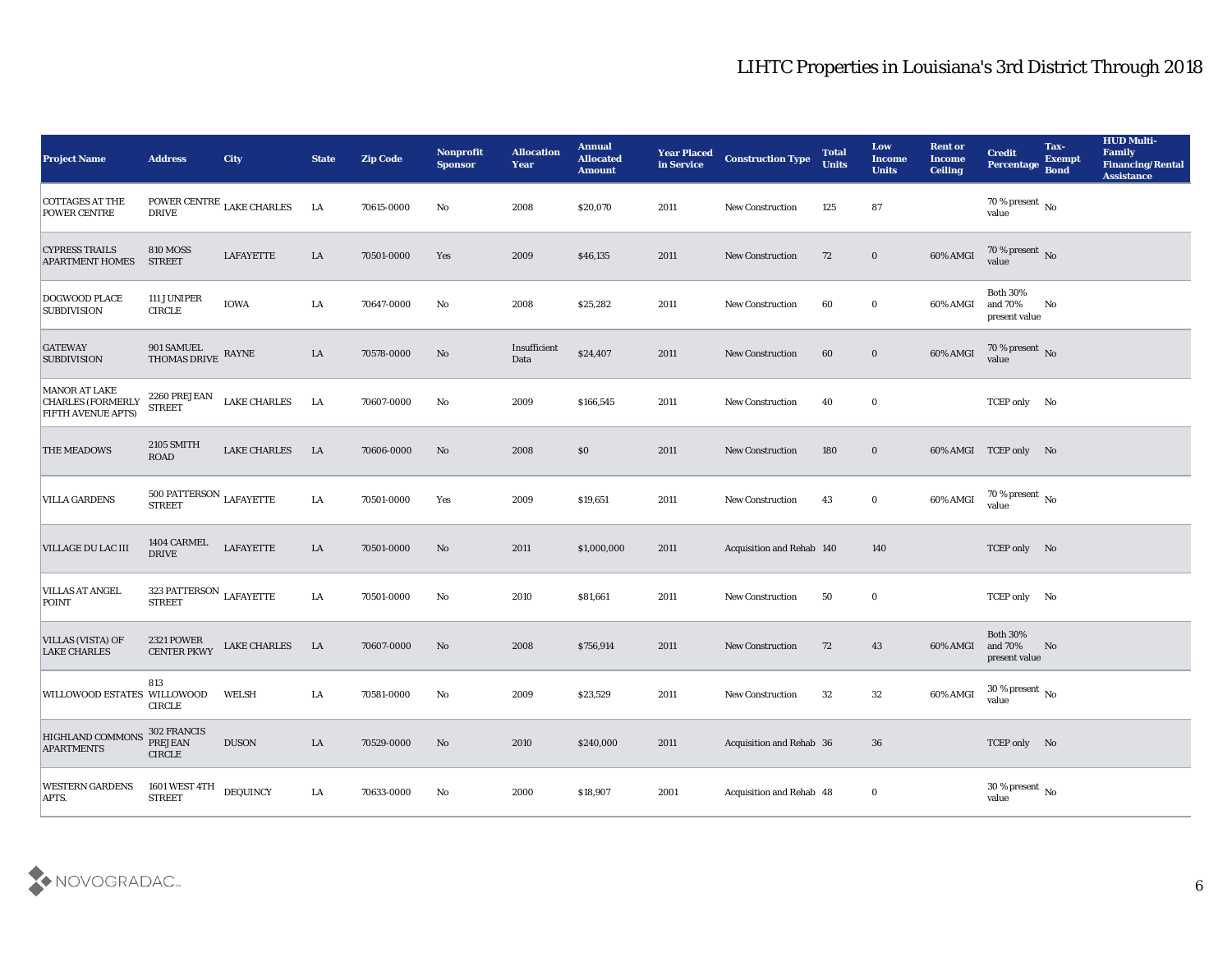| <b>Project Name</b>                                    | <b>Address</b>                              | <b>City</b>         | <b>State</b> | <b>Zip Code</b> | <b>Nonprofit</b><br><b>Sponsor</b> | <b>Allocation</b><br><b>Year</b> | <b>Annual</b><br><b>Allocated</b><br><b>Amount</b> | <b>Year Placed</b><br>in Service | <b>Construction Type</b>        | <b>Total</b><br><b>Units</b> | Low<br><b>Income</b><br><b>Units</b> | <b>Rent or</b><br><b>Income</b><br><b>Ceiling</b> | <b>Credit</b><br>Percentage                 | Tax-<br><b>Exempt</b><br><b>Bond</b> | <b>HUD Multi-</b><br>Family<br><b>Financing/Rental</b><br><b>Assistance</b> |
|--------------------------------------------------------|---------------------------------------------|---------------------|--------------|-----------------|------------------------------------|----------------------------------|----------------------------------------------------|----------------------------------|---------------------------------|------------------------------|--------------------------------------|---------------------------------------------------|---------------------------------------------|--------------------------------------|-----------------------------------------------------------------------------|
| <b>SULPHUR SPRINGS I</b>                               | 700 HENNING<br><b>DRIVE</b>                 | <b>SULPHUR</b>      | LA           | 70663-0000      | No                                 | 2000                             | \$47,537                                           | 2002                             | Acquisition and Rehab 76        |                              | $\bf{0}$                             | 60% AMGI                                          | $70\,\%$ present $\,$ No value              |                                      |                                                                             |
| <b>SULPHUR SPRINGS II</b>                              | 700 HENNING<br><b>DRIVE</b>                 | <b>SULPHUR</b>      | LA           | 70663-0000      | No                                 | 2000                             | \$288,671                                          | 2002                             | Acquisition and Rehab 72        |                              | $\bf{0}$                             |                                                   | 60% AMGI TCEP only No                       |                                      |                                                                             |
| <b>WESTLAKE HOMES</b>                                  | <b>2402 FOX RUN</b><br>RD                   | <b>WESTLAKE</b>     | ${\rm LA}$   | 70669-0000      | No                                 | 2000                             | \$6,750                                            | 2002                             | <b>Acquisition and Rehab 25</b> |                              | $\bf{0}$                             |                                                   | TCEP only No                                |                                      |                                                                             |
| <b>ARMENTINE COVE</b>                                  | 338<br><b>ARMENTINE</b><br>COVE             | BREAUX BRIDGE LA    |              | 70517-0000      | No                                 | 2002                             | \$7,034                                            | 2003                             | New Construction                | 41                           | $\bf{0}$                             | 60% AMGI                                          | $70\,\%$ present $\,$ No value              |                                      |                                                                             |
| <b>WOODLAND LAKES</b>                                  | 4499 LAKE<br><b>CHARLES</b><br><b>DRIVE</b> | <b>LAKE CHARLES</b> | LA           | 70615-0000      | Yes                                | 2001                             | \$10,236                                           | 2003                             | <b>New Construction</b>         | 33                           | $\bf{0}$                             | 60% AMGI                                          | $70\,\%$ present $\,$ No value              |                                      |                                                                             |
| <b>WOODLAND PINES</b><br><b>DEVELOPMENT</b>            | 510 QUEEN<br><b>CARTER CT</b>               | LAKE CHARLES        | LA           | 70615           | Yes                                | 2003                             | \$0                                                | 2003                             | New Construction                | 27                           | 27                                   |                                                   | <b>Both 30%</b><br>and 70%<br>present value | No                                   |                                                                             |
| <b>WOODLAND SHORES</b>                                 | <b>GOODMAN</b><br><b>ROAD</b>               | <b>LAKE CHARLES</b> | LA           | 70601-0000      | No                                 | 2002                             | \$10,695                                           | 2003                             | <b>New Construction</b>         | 33                           | 33                                   |                                                   | TCEP only No                                |                                      |                                                                             |
| <b>RESTORATION BATON 406 JESSICA</b><br><b>ROUGE V</b> | <b>STREET</b>                               | <b>LAFAYETTE</b>    | LA           | 70506-0000      | No                                 | 2003                             | \$12,390                                           | 2003                             | <b>New Construction</b>         | 23                           | $\mathbf{1}$                         |                                                   | <b>TCEP</b> only                            |                                      |                                                                             |
| <b>Bayberry Point I</b>                                | <b>HAMMOND</b><br><b>STREET</b>             | <b>LAFAYETTE</b>    | LA           | 70501           | No                                 | 2003                             | \$12,390                                           | 2004                             | <b>New Construction</b>         | 23                           | $\mathbf{1}$                         | 60% AMGI                                          | $70\,\%$ present $\,$ No value              |                                      |                                                                             |
| <b>BAYBERRY POINT II</b>                               | 406 JESSICA<br><b>STREET</b>                | <b>LAFAYETTE</b>    | LA           | 70501-0000      | No                                 | Insufficient<br>Data             | \$12,080                                           | 2004                             | <b>New Construction</b>         | 23                           | $\mathbf{1}$                         | 60% AMGI                                          | $70\,\%$ present $\,$ No value              |                                      |                                                                             |
| <b>BAYBERRY POINT III</b>                              | 113 BAY RUM<br><b>DRIVE</b>                 | <b>LAFAYETTE</b>    | LA           | 70501-0000      | Yes                                | Insufficient<br>Data             | \$12,765                                           | 2004                             | <b>New Construction</b>         | 21                           | $\bf{0}$                             | 60% AMGI                                          | 70 % present No<br>value                    |                                      |                                                                             |
| LA MAISON<br><b>APARTMENTS</b>                         | 5001 PECAN<br>ACRES DR.                     | <b>LAKE CHARLES</b> | <b>LA</b>    | 70602-0000      | No                                 | Insufficient<br>Data             | \$62,336                                           | 2004                             | New Construction                | 78                           | $\bf{0}$                             | 60% AMGI                                          | 70 % present $\,$ No $\,$<br>value          |                                      |                                                                             |
| ST ANTOINE GARDENS 706 HELLEN ST LAFAYETTE             |                                             |                     | LA           | 70501           | No                                 | 2005                             | $\$0$                                              | 2005                             | <b>New Construction</b>         | 30                           | $\bf{0}$                             |                                                   | Not<br>Indicated                            | No                                   |                                                                             |

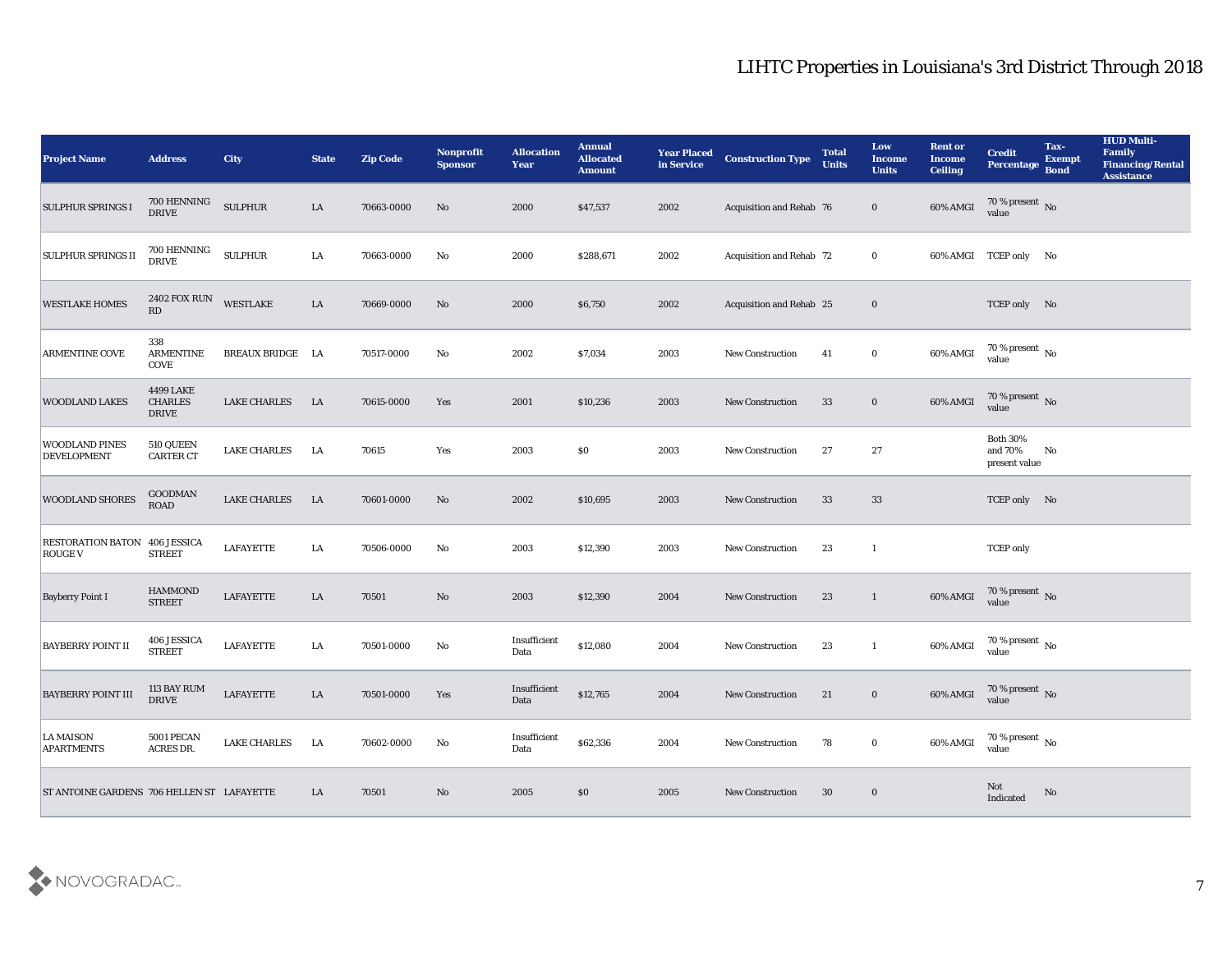| <b>Project Name</b>                                                        | <b>Address</b>                                     | <b>City</b>         | <b>State</b> | <b>Zip Code</b> | Nonprofit<br><b>Sponsor</b> | <b>Allocation</b><br><b>Year</b> | <b>Annual</b><br><b>Allocated</b><br><b>Amount</b> | <b>Year Placed</b><br>in Service | <b>Construction Type</b>        | <b>Total</b><br><b>Units</b> | Low<br><b>Income</b><br><b>Units</b> | <b>Rent or</b><br><b>Income</b><br><b>Ceiling</b> | <b>Credit</b><br>Percentage                 | Tax-<br><b>Exempt</b><br><b>Bond</b> | <b>HUD Multi-</b><br>Family<br><b>Financing/Rental</b><br><b>Assistance</b> |
|----------------------------------------------------------------------------|----------------------------------------------------|---------------------|--------------|-----------------|-----------------------------|----------------------------------|----------------------------------------------------|----------------------------------|---------------------------------|------------------------------|--------------------------------------|---------------------------------------------------|---------------------------------------------|--------------------------------------|-----------------------------------------------------------------------------|
| <b>ACADIAN APTS</b>                                                        | 916 FLORENCE<br><b>STREET</b>                      | <b>JENNINGS</b>     | ${\rm LA}$   | 70546-0000      | No                          | Insufficient<br>Data             | \$22,923                                           | 2005                             | Acquisition and Rehab 42        |                              | 8                                    | 60% AMGI                                          | <b>Both 30%</b><br>and 70%<br>present value | No                                   |                                                                             |
| <b>BAYBERRY POINT IV</b>                                                   | 508 JESSICA ST LAFAYETTE                           |                     | LA           | 70501           | Yes                         | 2004                             | \$0                                                | 2005                             | <b>New Construction</b>         | 14                           | 14                                   |                                                   | 70 % present No<br>value                    |                                      |                                                                             |
| KRISTLE COVE APTS                                                          | 450 E MILLS<br><b>AVE</b>                          | BREAUX BRIDGE LA    |              | 70517           | No                          | Insufficient<br>Data             | $\$0$                                              | 2005                             | <b>New Construction</b>         | 50                           | 50                                   |                                                   | Not<br>Indicated                            | No                                   |                                                                             |
| <b>RAYNE VILLAS APTS</b>                                                   | $400$ $$\rm HUTCHISON\:ST$$ RAYNE                  |                     | ${\rm LA}$   | 70578           | No                          | 1989                             | \$0                                                | 2006                             | <b>New Construction</b>         | 32                           | 32                                   |                                                   | $30\,\%$ present $\,$ No value              |                                      |                                                                             |
| <b>MOSS OAKS I</b>                                                         | <b>1131 ANN ST</b>                                 | <b>NEW IBERIA</b>   | LA           | 70560           | No                          | 2003                             | \$234,764                                          | 2006                             | <b>New Construction</b>         | 22                           | 22                                   | 60% AMGI                                          | $70\,\% \,present \over value$              |                                      |                                                                             |
| CANDLEWOOD<br><b>ESTATES</b>                                               | 2560 PELICAN<br>COURT                              | <b>JEANERETTE</b>   | LA           | 70544-0000      | No                          | 2006                             | \$8,723                                            | 2006                             | <b>New Construction</b>         | 32                           | $\bf{0}$                             | 60% AMGI                                          | $30\,\%$ present $\,$ No value              |                                      |                                                                             |
| MOSS OAKS II                                                               | 905 MOSS OAK<br>${\rm D}{\rm R}$                   | <b>NEW IBERIA</b>   | ${\rm LA}$   | 70560           | No                          | 2003                             | \$236,764                                          | 2006                             | <b>New Construction</b>         | 22                           | 22                                   | 60% AMGI                                          | $70\,\%$ present $\,$ No value              |                                      |                                                                             |
| <b>NEW IBERIA HOMES</b><br><b>AT SUGARLAND</b><br><b>TERRACE</b>           | 1600<br><b>SUGARLAND</b><br>TER                    | <b>NEW IBERIA</b>   | LA           | 70560           | No                          | 2003                             | \$264,000                                          | 2006                             | <b>New Construction</b>         | 26                           | 25                                   | 60% AMGI                                          | $70\,\%$ present $\,$ No value              |                                      |                                                                             |
| PEPPERMILL<br><b>APARTMENTS II</b>                                         | 2700 BEGLIS<br><b>PARKWAY</b>                      | <b>SULPHUR</b>      | LA           | 70663-0000      | Yes                         | 2005                             | \$32,978                                           | 2006                             | <b>Acquisition and Rehab 56</b> |                              | 8                                    | 60% AMGI                                          | $30\,\%$ present $\,$ No value              |                                      |                                                                             |
| PEPPERMILL I<br><b>APARTMENTS</b>                                          | 2877 S. BEGLIS<br>PARKWAY                          | <b>SULPHUR</b>      | ${\rm LA}$   | 70665-0000      | Yes                         | Insufficient<br>Data             | \$32,978                                           | 2006                             | Acquisition and Rehab 64        |                              | $\bf{0}$                             | 60% AMGI                                          | $30\,\%$ present $\,$ No value              |                                      |                                                                             |
| RIDGEVIEW<br><b>APARTMENTS</b>                                             | 125 RIDGEVIEW BROUSSARD<br>DR                      |                     | ${\rm LA}$   | 70518-0000      | No                          | 2005                             | \$14,283                                           | 2006                             | Acquisition and Rehab 44        |                              | 44                                   | 60% AMGI                                          | 30 % present $\,$ No $\,$<br>value          |                                      |                                                                             |
| <b>WOODLAND GLEN</b>                                                       | <b>4343 LAKE</b><br><b>FAIRWAY</b><br><b>DRIVE</b> | <b>LAKE CHARLES</b> | LA           | 70615-0000      | Yes                         | 2006                             | \$15,109                                           | 2006                             | New Construction                | 27                           | 27                                   | 60% AMGI                                          | $70\,\%$ present $\,$ No value              |                                      |                                                                             |
| <b>BOBBY SMITH</b><br><b>SUBDIVISION I SINGLE</b><br><b>FAMILY HOUSING</b> | 1805 JOSEPH<br>PETE STREET                         | <b>CROWLEY</b>      | ${\rm LA}$   | 70527-0000      | Yes                         | 2006                             | \$16,074                                           | 2007                             | New Construction                | 23                           | $23\,$                               | 60% AMGI                                          | 70 % present $\,$ No $\,$<br>value          |                                      |                                                                             |

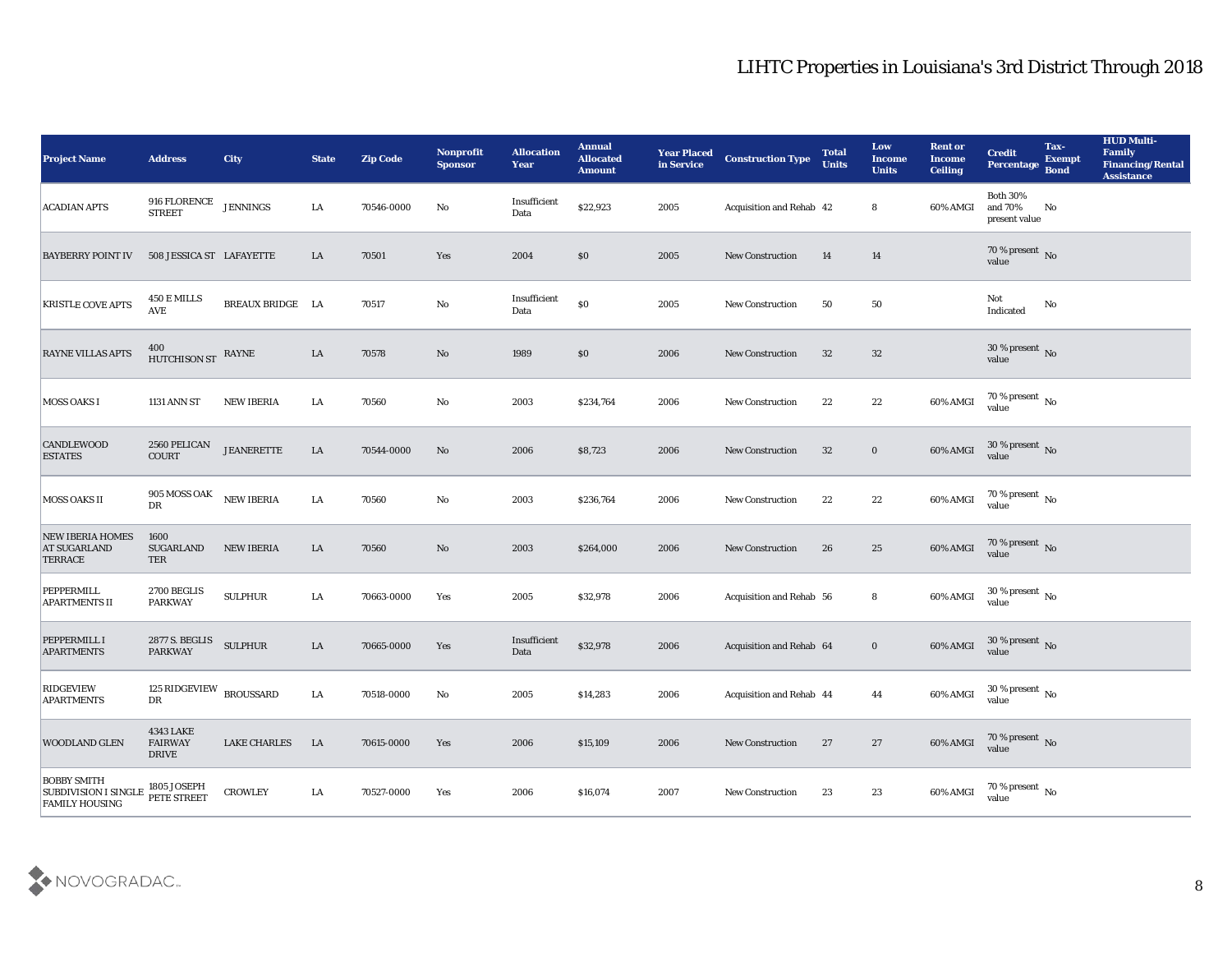| <b>Project Name</b>                                               | <b>Address</b>                   | <b>City</b>                       | <b>State</b> | <b>Zip Code</b> | Nonprofit<br><b>Sponsor</b> | <b>Allocation</b><br><b>Year</b> | <b>Annual</b><br><b>Allocated</b><br><b>Amount</b> | <b>Year Placed</b><br>in Service | <b>Construction Type</b>  | <b>Total</b><br><b>Units</b> | Low<br><b>Income</b><br><b>Units</b> | <b>Rent or</b><br><b>Income</b><br><b>Ceiling</b> | <b>Credit</b><br>Percentage                 | Tax-<br><b>Exempt</b><br><b>Bond</b> | <b>HUD Multi-</b><br>Family<br><b>Financing/Rental</b><br><b>Assistance</b> |
|-------------------------------------------------------------------|----------------------------------|-----------------------------------|--------------|-----------------|-----------------------------|----------------------------------|----------------------------------------------------|----------------------------------|---------------------------|------------------------------|--------------------------------------|---------------------------------------------------|---------------------------------------------|--------------------------------------|-----------------------------------------------------------------------------|
| <b>BOBBY SMITH</b><br><b>SUBDIVISION II</b>                       | 1805 JOSEPH<br>PETE STREET       | <b>CROWLEY</b>                    | LA           | 70527-0000      | No                          | 2006                             | \$15,990                                           | 2007                             | <b>New Construction</b>   | 23                           | $\bf{0}$                             | 60% AMGI                                          | $70\,\%$ present $\,$ No value              |                                      |                                                                             |
| CHATEAU DU LAC                                                    | <b>333 MILL</b><br><b>STREET</b> | <b>LAKE CHARLES</b>               | LA           | 70601-0000      | No                          | 2006                             | \$681,453                                          | 2007                             | Acquisition and Rehab 198 |                              | $\bf{0}$                             | 60% AMGI                                          | $30\,\%$ present $\,$ No value              |                                      |                                                                             |
| <b>CHEROKEE</b><br><b>APARTMENTS</b>                              | <b>725 MARY</b><br><b>STREET</b> | <b>NEW IBERIA</b>                 | LA           | 70560-0000      | Yes                         | 2006                             | \$67,387                                           | 2007                             | <b>New Construction</b>   | 32                           | $\bf{0}$                             | 60% AMGI                                          | $70\,\%$ present $\,$ No value              |                                      |                                                                             |
| BACMONILA GARDENS 1522 ST. JOSEPH NEW IBERIA<br><b>APARTMENTS</b> | <b>STREET</b>                    |                                   | LA           | 70560-0000      | No                          | 2010                             | \$101,519                                          | 2012                             | Acquisition and Rehab 50  |                              | $\bf{0}$                             | 60% AMGI                                          | <b>Both 30%</b><br>and 70%<br>present value | No                                   |                                                                             |
| <b>BAYOU BLUFF</b>                                                | 2228 OLD<br>HIGHWAY 171          | <b>LAKE CHARLES</b>               | LA           | 70615-0000      | No                          | 2010                             | \$29,798                                           | 2012                             | <b>New Construction</b>   | 30                           | $\bf{0}$                             |                                                   | TCEP only No                                |                                      |                                                                             |
| HAVENS OF ABBEVILLE 2800 RODEO                                    |                                  | <b>ABBEVILLE</b>                  | LA           | 70510-0000      | No                          | 2008                             | \$53,204                                           | 2012                             | New Construction          | 72                           |                                      | $-60\%$ AMGI                                      | $70\,\%$ present $\,$ No value              |                                      |                                                                             |
| HAVENS OF LAKE CHAR <sup>2331</sup> POWER<br>CENTER PKWY          |                                  | <b>LAKE CHARLES</b>               | $\rm LA$     | 70607-0000      | No                          | 2008                             | \$54,774                                           | 2012                             | <b>New Construction</b>   | 72                           | $\bf{0}$                             | 60% AMGI                                          | $70\,\%$ present $\,$ No value              |                                      |                                                                             |
| <b>JOIE DE VIVRE</b>                                              | 519 S PIERCE<br><b>STREET</b>    | <b>LAFAYETTE</b>                  | LA           | 70501-0000      | No                          | 2010                             | \$437,839                                          | 2012                             | New Construction          | 72                           | $\bf{0}$                             |                                                   | TCEP only No                                |                                      |                                                                             |
| <b>KINGSLEY COURT</b>                                             |                                  | <b>404 CEDAR WAY LAKE CHARLES</b> | LA           | 70601-0000      | No                          | 2010                             | \$29,420                                           | 2012                             | <b>New Construction</b>   | 24                           | $\bf{0}$                             |                                                   | TCEP only No                                |                                      |                                                                             |
| <b>BOOKER T</b><br><b>WASHINGTON HOMES</b>                        |                                  | 469 CHANDLER LAKE CHARLES         | LA           | 70601-0000      |                             | 2011                             | \$987,875                                          | 2013                             | <b>New Construction</b>   | 46                           | 46                                   |                                                   | TCEP only No                                |                                      |                                                                             |
| <b>GARDEN PARK</b>                                                |                                  | 800 AGNES DR., BREAUX BRIDGE LA   |              |                 | No                          | 2013                             | \$521,133                                          | 2014                             | <b>New Construction</b>   | 25                           | 25                                   |                                                   | TCEP only No                                |                                      |                                                                             |
| <b>PARK PLACE</b><br><b>APARTMENTS</b>                            | 400 PARK<br>PLACE DRIVE          | <b>DEQUINCY</b>                   | LA           | 70633-0000      | $\mathbf{N}\mathbf{o}$      | 2013                             | \$285,760                                          | 2014                             | Acquisition and Rehab 32  |                              | 32                                   |                                                   | TCEP only No                                |                                      |                                                                             |
| <b>SOMERSET</b><br><b>APARTMENTS</b>                              | 408 IBERIA<br><b>STREET</b>      | YOUNGSVILLE                       | $\rm LA$     | 70592-0000      | $\rm\thinspace No$          | 2013                             | \$483,600                                          | 2014                             | Acquisition and Rehab 47  |                              | 47                                   |                                                   | TCEP only No                                |                                      |                                                                             |

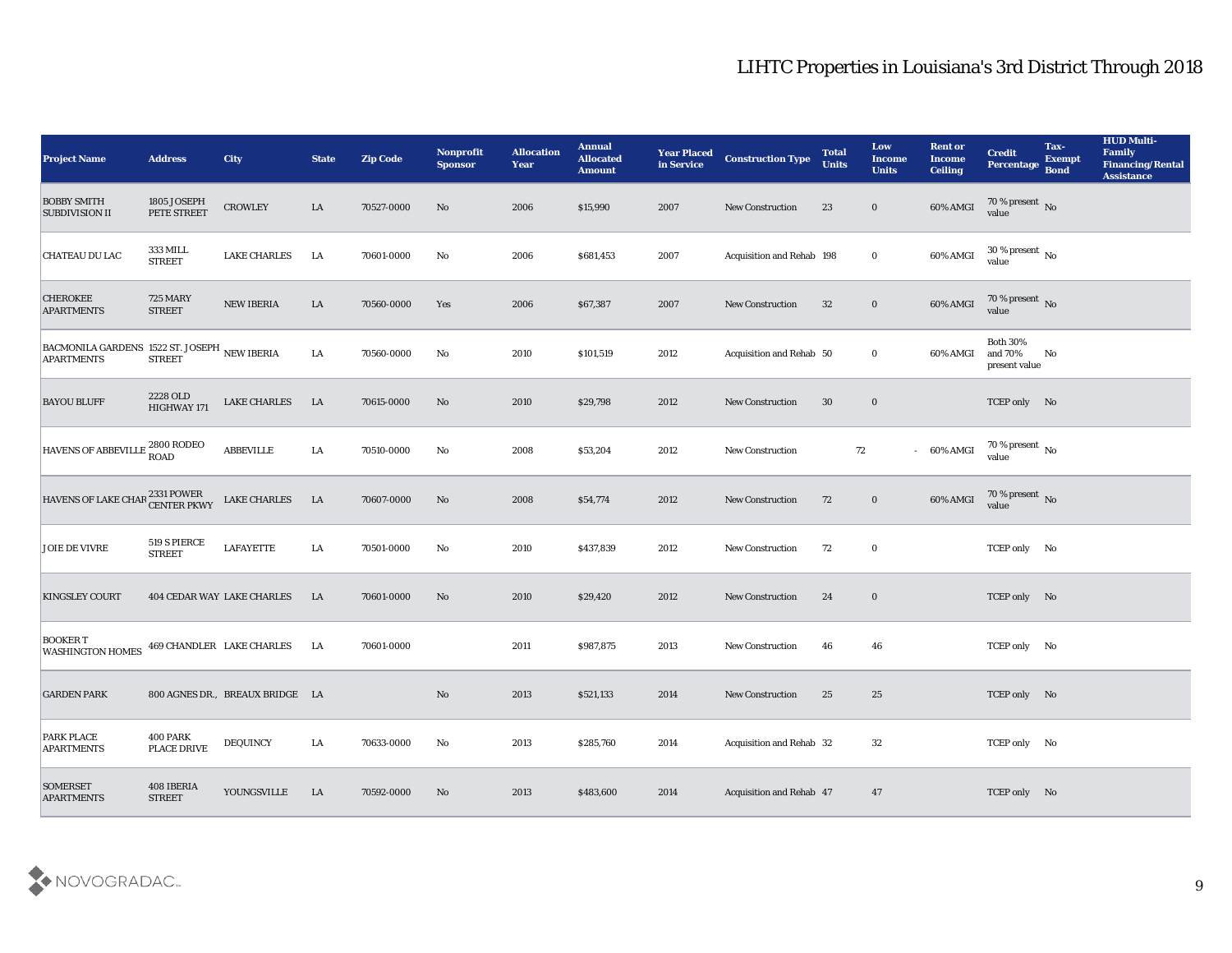| <b>Project Name</b>                                                              | <b>Address</b>                               | <b>City</b>         | <b>State</b> | <b>Zip Code</b> | Nonprofit<br><b>Sponsor</b> | <b>Allocation</b><br>Year | <b>Annual</b><br><b>Allocated</b><br><b>Amount</b> | <b>Year Placed</b><br>in Service | <b>Construction Type</b>  | <b>Total</b><br><b>Units</b> | Low<br><b>Income</b><br><b>Units</b> | <b>Rent or</b><br><b>Income</b><br><b>Ceiling</b> | <b>Credit</b><br><b>Percentage</b>     | Tax-<br><b>Exempt</b><br><b>Bond</b> | <b>HUD Multi-</b><br>Family<br><b>Financing/Rental</b><br><b>Assistance</b> |
|----------------------------------------------------------------------------------|----------------------------------------------|---------------------|--------------|-----------------|-----------------------------|---------------------------|----------------------------------------------------|----------------------------------|---------------------------|------------------------------|--------------------------------------|---------------------------------------------------|----------------------------------------|--------------------------------------|-----------------------------------------------------------------------------|
| <b>DELTA CROSSING</b>                                                            | 1906 S. DELTA<br>CROSSING                    | <b>VINTON</b>       | LA           | 70668-0000      | No                          | 2006                      | \$21,708                                           | 2007                             | <b>New Construction</b>   | 54                           | $\bf{0}$                             | 60% AMGI                                          | 70 % present $\,$ No $\,$<br>value     |                                      |                                                                             |
| <b>PATRICK PLACE</b>                                                             | 4499 LAKE<br><b>CAROLINE</b><br><b>DRIVE</b> | <b>LAKE CHARLES</b> | <b>LA</b>    | 70615-0000      | Yes                         | 2006                      | \$15,636                                           | 2007                             | <b>New Construction</b>   | 28                           | 28                                   | 60% AMGI                                          | $70\,\%$ present $\,$ No value         |                                      |                                                                             |
| QUINN COURT                                                                      | <b>2506 RUTH</b><br><b>STREET</b>            | <b>LAKE CHARLES</b> | LA           | 70601-0000      | Yes                         | 2006                      | \$15,334                                           | 2007                             | <b>New Construction</b>   | 29                           | $\bf{0}$                             | 60% AMGI                                          | $70\,\%$ present $\,$ No value         |                                      |                                                                             |
| <b>WEST CROWLEY</b><br>SUNBDIVISION SINGLE 1916 JOSEPH<br><b>FAMILY HOUSING</b>  | PETE                                         | <b>CROWLEY</b>      | ${\rm LA}$   | 70526-0000      | Yes                         | Insufficient<br>Data      | \$20,937                                           | 2007                             | <b>New Construction</b>   | 65                           | $\bf{0}$                             | 60% AMGI                                          | $70\,\%$ present $\,$ No value         |                                      |                                                                             |
| <b>SOUTH RAYNE</b><br><b>SUBDIVISION</b>                                         | 920 NOON ST                                  | <b>RAYNE</b>        | LA           | 70578-0000      | No                          | Insufficient<br>Data      | \$21,496                                           | 2007                             | <b>New Construction</b>   | 50                           | $\bf{0}$                             | 60% AMGI                                          | 70 % present No<br>value               |                                      |                                                                             |
| BAYOU PLACE PHASE I 741 SHLESTER NEW IBERIA                                      |                                              |                     | LA           | 70560-0000      | No                          | 2006                      | \$0                                                | 2008                             | <b>New Construction</b>   | 25                           | $\bf{0}$                             |                                                   | TCEP only No                           |                                      |                                                                             |
| <b>BEAU SOLEIL PLACE</b>                                                         | 816 MARTIN<br>LUTHER KING<br><b>DRIVE</b>    | LAFAYETTE           | LA           | 70501-0000      | Yes                         | Insufficient<br>Data      | \$29,860                                           | 2008                             | <b>New Construction</b>   | 24                           | 19                                   | 60% AMGI                                          | 70 % present $\,$ No $\,$<br>value     |                                      |                                                                             |
| <b>EMERALD POINT</b>                                                             | 4254 5TH<br><b>AVENUE</b>                    | <b>LAKE CHARLES</b> | <b>LA</b>    | 70607-0000      | No                          | 2007                      | \$21,865                                           | 2008                             | Acquisition and Rehab 120 |                              | $\bf{0}$                             | 60% AMGI                                          | $30\,\%$ present $\,$ No $\,$<br>value |                                      |                                                                             |
| <b>GORDON WOODS</b>                                                              | 4336 GORDON<br>WOODS DR.                     | <b>LAKE CHARLES</b> | LA           | 70615-0000      | $\mathbf{N}\mathbf{o}$      | Insufficient<br>Data      | \$18,913                                           | 2008                             | <b>New Construction</b>   | 70                           | $\bf{0}$                             |                                                   | 70 % present $\overline{N}$ o<br>value |                                      |                                                                             |
| <b>IOWA FAMILY</b><br><b>HOUSING</b>                                             | 114 RIVER<br><b>BIRCH DRIVE</b>              | IOWA                | LA           | 70647-0000      | No                          | Insufficient<br>Data      | \$18,402                                           | 2008                             | <b>New Construction</b>   | 60                           | $\bf{0}$                             | 60% AMGI                                          | $70\,\%$ present $\,$ No value         |                                      |                                                                             |
| LOUISE LANDING                                                                   | <b>2506 RUTH</b><br><b>STREET</b>            | <b>LAKE CHARLES</b> | LA           | 70601-0000      | Yes                         | 2006                      | \$21,453                                           | 2008                             | <b>New Construction</b>   | 56                           | 56                                   | 60% AMGI                                          | 70 % present $\,$ No $\,$<br>value     |                                      |                                                                             |
| <b>NORTH ABBEVILLE</b><br><b>SUBDIVISION II</b>                                  | 100 CANE LANE<br># A                         | <b>ABBEVILLE</b>    | ${\rm LA}$   | 70510-0000      | $\rm\thinspace No$          | 2006                      | \$21,580                                           | 2008                             | Acquisition and Rehab 57  |                              | 57                                   |                                                   | 60% AMGI TCEP only No                  |                                      |                                                                             |
| NORTHERN<br><b>ABBEVILLE</b><br>SUBDIVISION SINGLE CIRCLE<br><b>FAMILY HOUSI</b> | <b>379 SUCRE</b>                             | ABBEVILLE           | LA           | 71211-0000      | $\mathbf{N}\mathbf{o}$      | 2008                      | \$21,519                                           | 2008                             | New Construction          | 62                           | 62                                   | 60% AMGI                                          | 70 % present $\,$ No $\,$<br>value     |                                      |                                                                             |